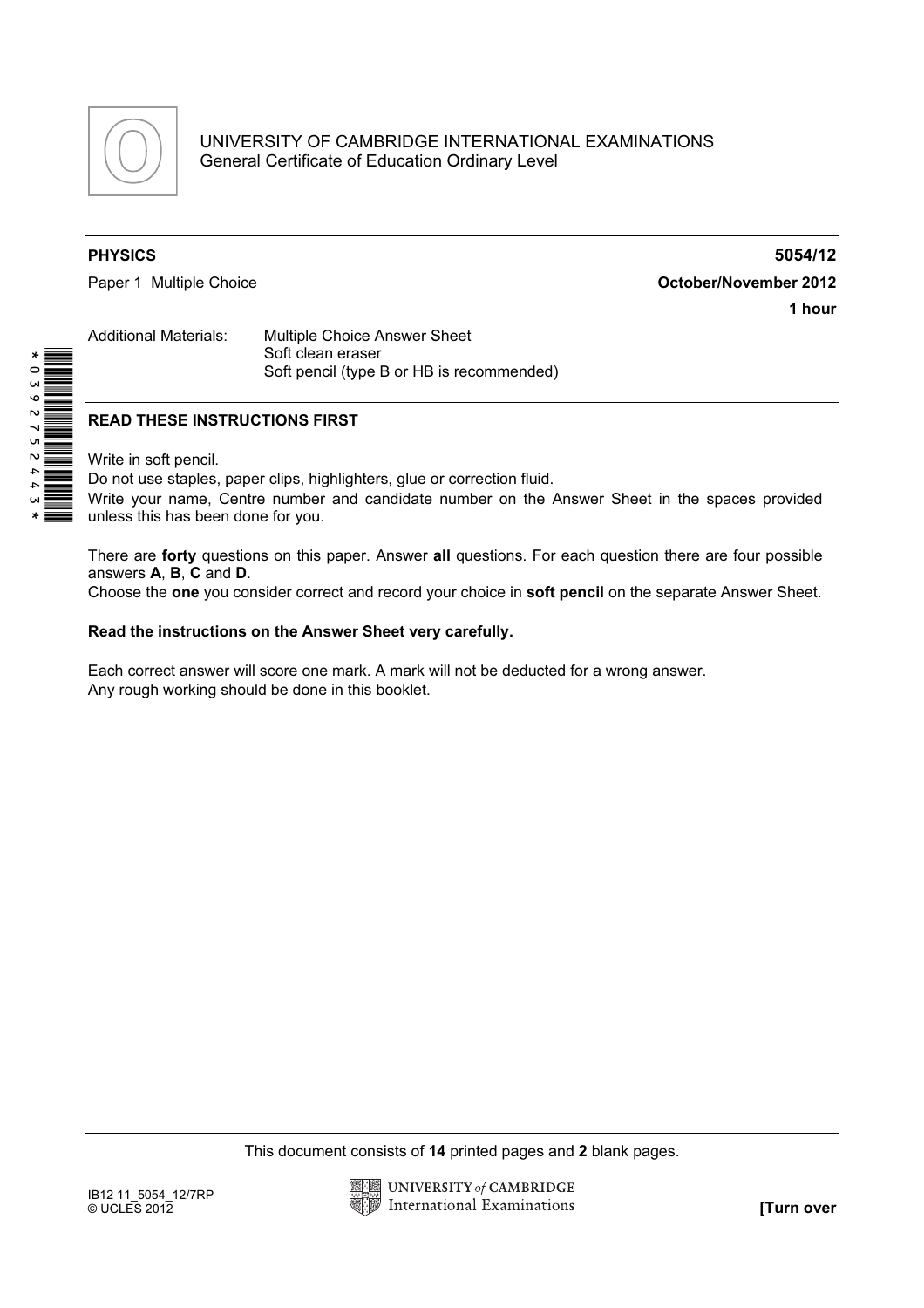What is the new reading of the water level?

**A** 20 $\text{cm}^3$  **B** 55 $\text{cm}^3$  **C** 75 $\text{cm}^3$  **D** 95 $\text{cm}^3$ 

2 The diagram shows three forces acting on a block.



Which additional force will produce a resultant force of 3N to the left?

- A 3N to the left
- **B** 6N to the right
- C 9N to the left
- D 13N to the right
- 3 A table-tennis ball is released from the top of an evacuated tube.



Which graph shows how the speed of the ball changes with time as it falls to the bottom of the tube?

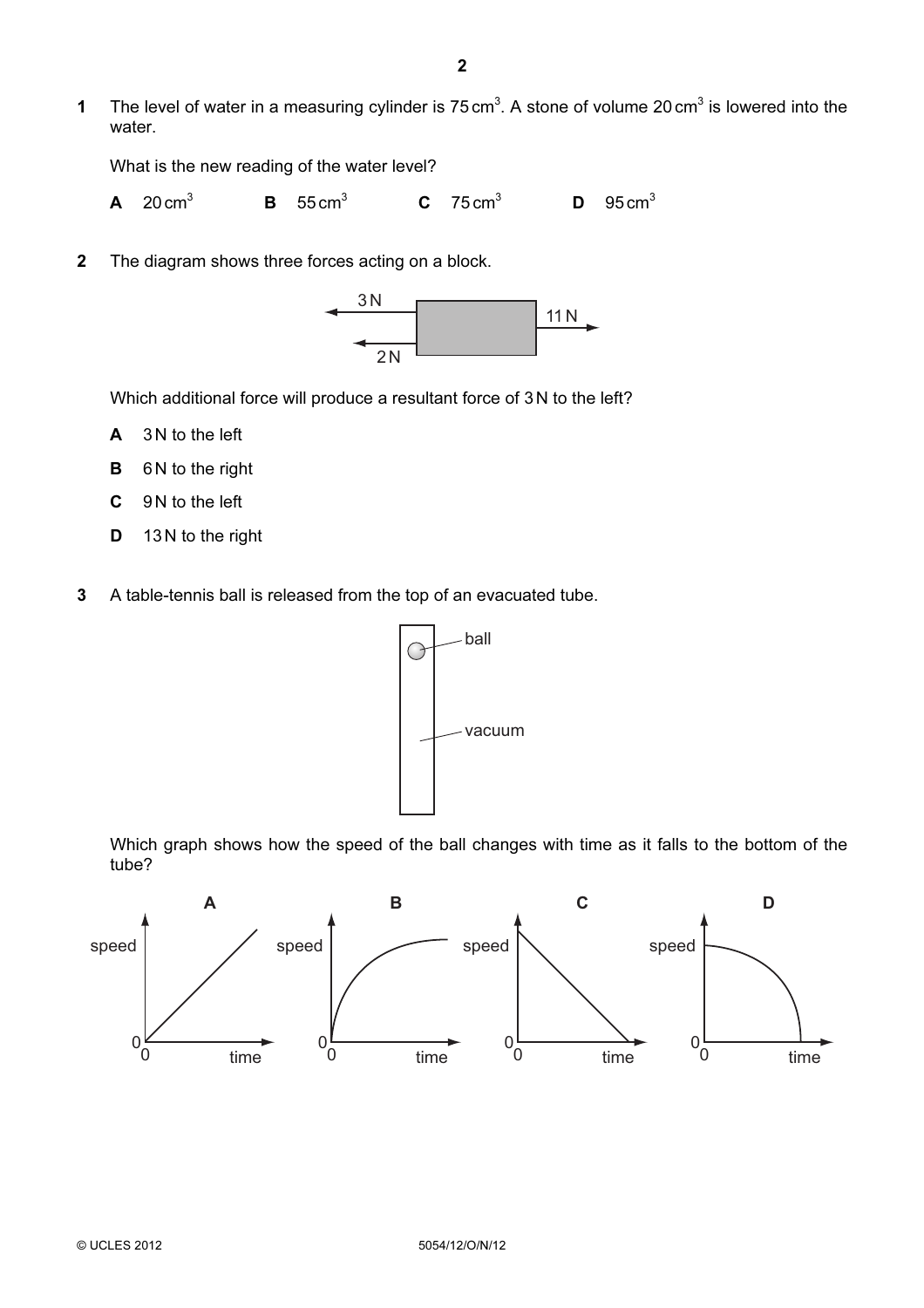4 The speed-time graph for a car is shown.



What is the acceleration of the car at 30s?

**A** 0 **B** 
$$
\frac{25-5}{30}
$$
 m/s<sup>2</sup> **C**  $\frac{25}{30}$  m/s<sup>2</sup> **D**  $\frac{25}{50}$  m/s<sup>2</sup>

5 The diagram shows a firework rocket.



As the rocket flies through the air, three forces act on it. These forces are weight, thrust and air resistance.

|             | thrust | air resistance | weight |
|-------------|--------|----------------|--------|
| Α           |        | R              | S      |
| B           |        | S              | R      |
| $\mathbf c$ | ړپ     | R              | S      |
| D           |        | ς              |        |

What are the three forces?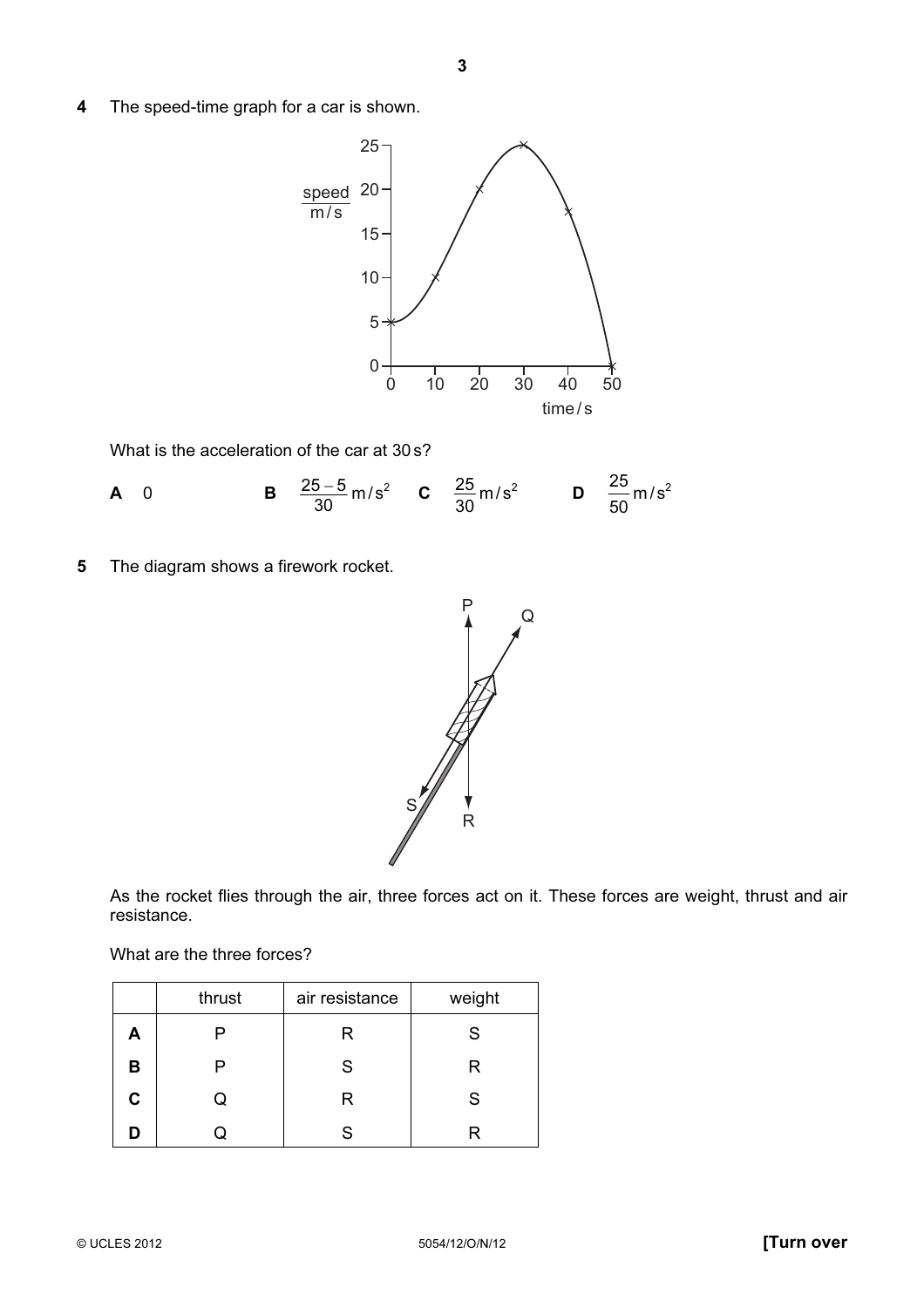6 An object has a mass of 15 kg. It is pushed horizontally by a force of 40 N. The frictional force is 10N.

What is the acceleration of the object?

**A**  $0.50 \text{ m/s}^2$  **B**  $1.5 \text{ m/s}^2$  **C**  $2.0 \text{ m/s}^2$  **D**  $2.7 \text{ m/s}^2$ 

7 An object Y is in a fixed position on a rod. A weight X is moved and the position of a pivot is adjusted until the rod balances on the pivot, as shown.



The experiment is repeated in a region where the gravitational field strength is lower.

What is done to keep the rod balanced?

|   | pivot       | x           |  |
|---|-------------|-------------|--|
| А | move left   | no movement |  |
| в | move right  | move left   |  |
| C | no movement | move right  |  |
| n | no movement | no movement |  |

8 Four solid uniform cones have equal weight. They are placed on a bench as shown in the scale diagram.

Which cone is the most stable?

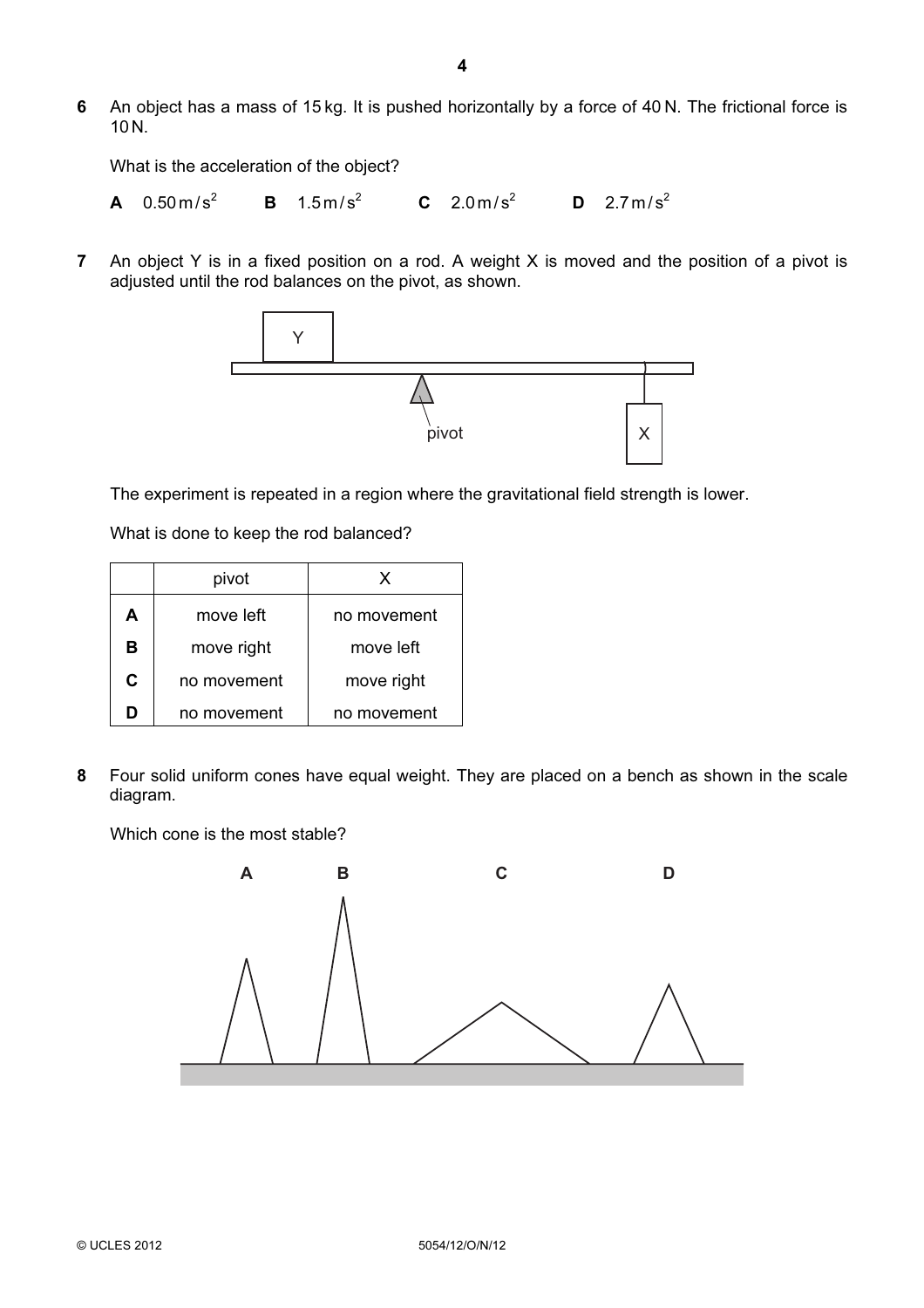9 The diagram shows how the length of a spring changes when a load of 10N is hung on it.



The 10N load is replaced by a 20N load. What is the new length of the spring?

**A** 6cm **B** 11cm **C** 14cm **D** 16cm

10 The mass and the volume of a bar made from metal X are measured.

The masses and volumes of four other bars are measured.

Which bar is made from a metal with a density that is double that of X?

|   | mass compared<br>with X | volume compared<br>with $X$ |  |  |
|---|-------------------------|-----------------------------|--|--|
| A | double                  | half                        |  |  |
| в | half                    | same                        |  |  |
| C | same                    | double                      |  |  |
| D | same                    | half                        |  |  |

11 Four solid blocks with flat surfaces are placed on some soft plasticine, in the positions shown.

Which block sinks the deepest into the plasticine?

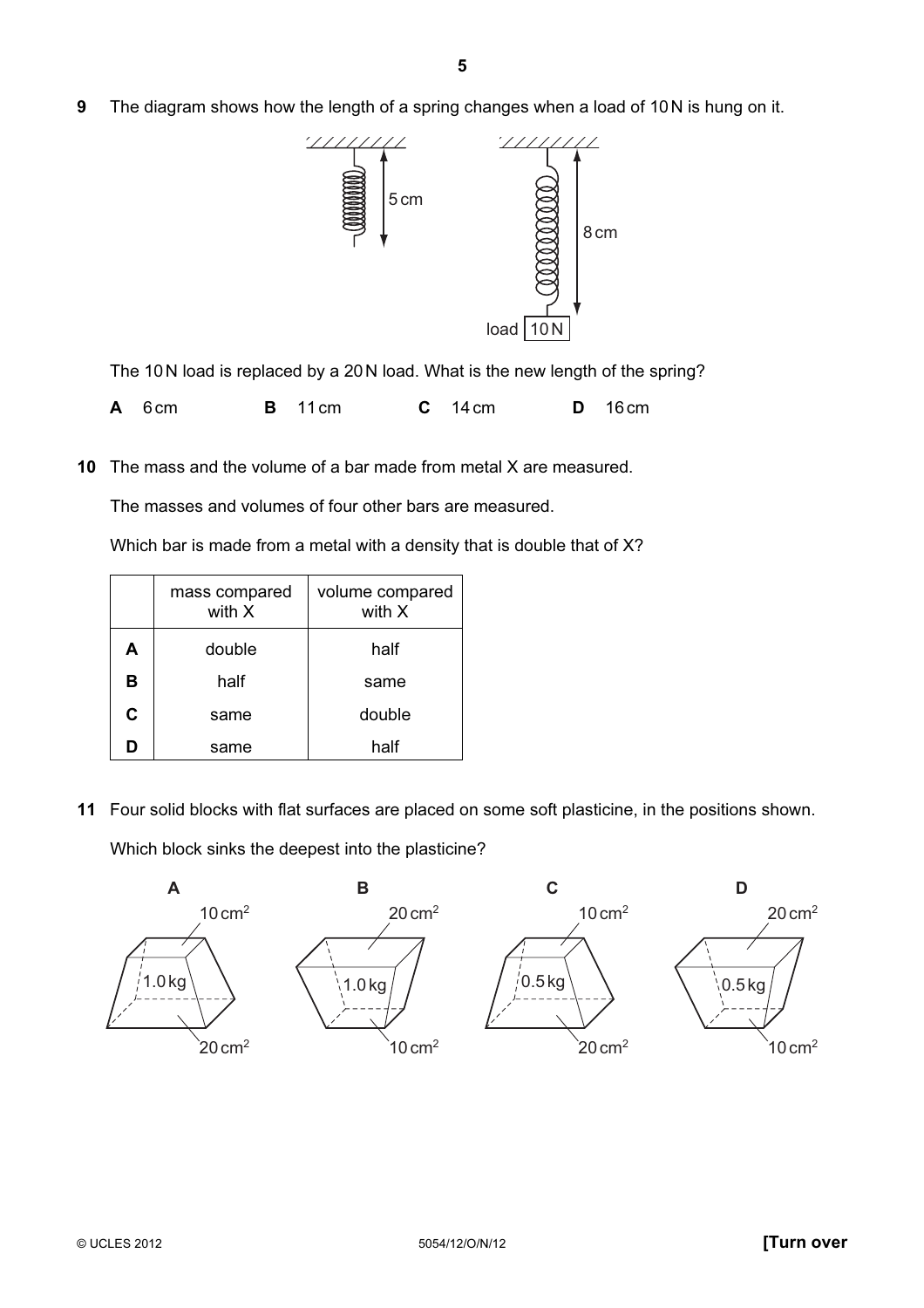12 The end of a bicycle pump is sealed.



The temperature of the air does not change as the piston is pushed in. The final volume of trapped air is  $\frac{1}{4}$  of the original volume.

How does the pressure of the trapped air change?

- **A** It decreases to  $\frac{1}{4}$  of the original value.
- **B** It decreases to  $\frac{3}{4}$  of the original value.
- C It increases to 3 times the original value.
- D It increases to 4 times the original value.
- 13 Hydroelectric, tidal and fossil fuel power stations generate electrical energy.

Do these use renewable sources of energy?

|   | hydroelectric | tidal | fossil fuel |  |  |
|---|---------------|-------|-------------|--|--|
| Α | no            | yes   | yes         |  |  |
| в | no            | no    | yes         |  |  |
| C | yes           | no    | no          |  |  |
|   | yes           | yes   | no          |  |  |

14 An object of mass 5 kg is carried a distance of 4 m across a room at a constant height above the floor.

What is the work done on the object?

A 0 B 20J C 50J D 200J

15 A gas in a container of fixed volume is heated.

What happens to the molecules of the gas?

- A They collide less frequently.
- **B** They expand.
- C They move faster.
- **D** They move further apart.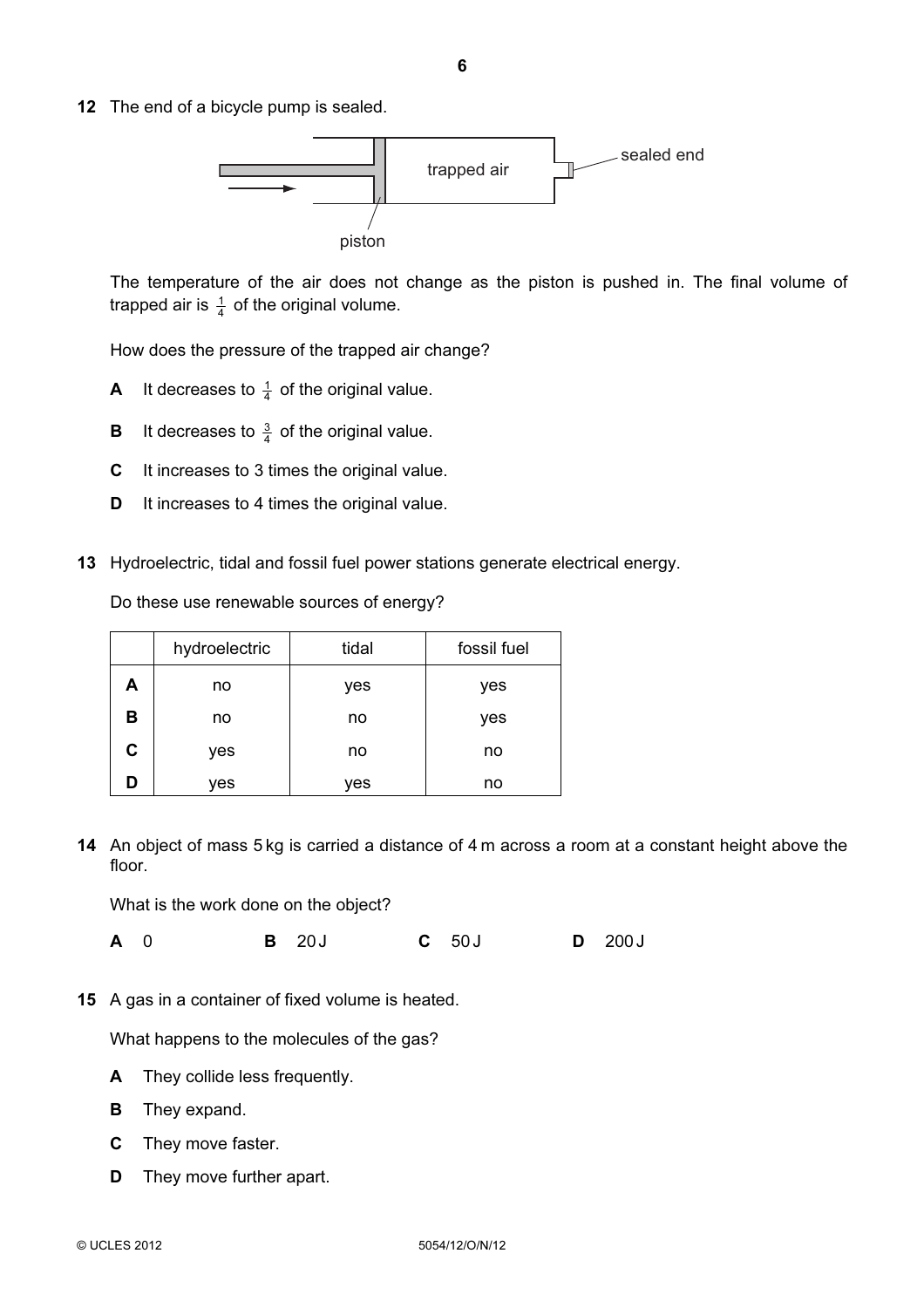16 In hot weather, people use electric fans to keep cool.

Why do the fans make them feel cool?

- A They change one form of energy into another.
- **B** They cool the air in the room.
- C They increase the rate of evaporation from the skin.
- **D** They speed up the vibration of air molecules.
- 17 Four metal cans are identical except for the colour and the texture of their outer surfaces.

100 cm<sup>3</sup> of water at 70 $\degree$ C is poured into each can.

Which cools the most rapidly?



18 A liquid-in-glass thermometer consists of a bulb containing a liquid which expands into a very thin capillary tube.



The liquid in the thermometer is replaced by the same volume of a different liquid that expands more for the same temperature rise.

The new thermometer will have

- A greater sensitivity and a greater range.
- **B** greater sensitivity but a smaller range.
- C the same sensitivity and the same range.
- **D** the same sensitivity but a greater range.
- 19 An ice cube, at a temperature of 0 °C, has a mass of 10 q. The specific latent heat of fusion of water is  $3 \times 10^5$  J/kg.

How much heat energy is needed to convert the ice cube into 10g of water at  $0^{\circ}C$ ?

**A** 30J **B** 3000J **C**  $3 \times 10^4$ J **D**  $3 \times 10^6$ J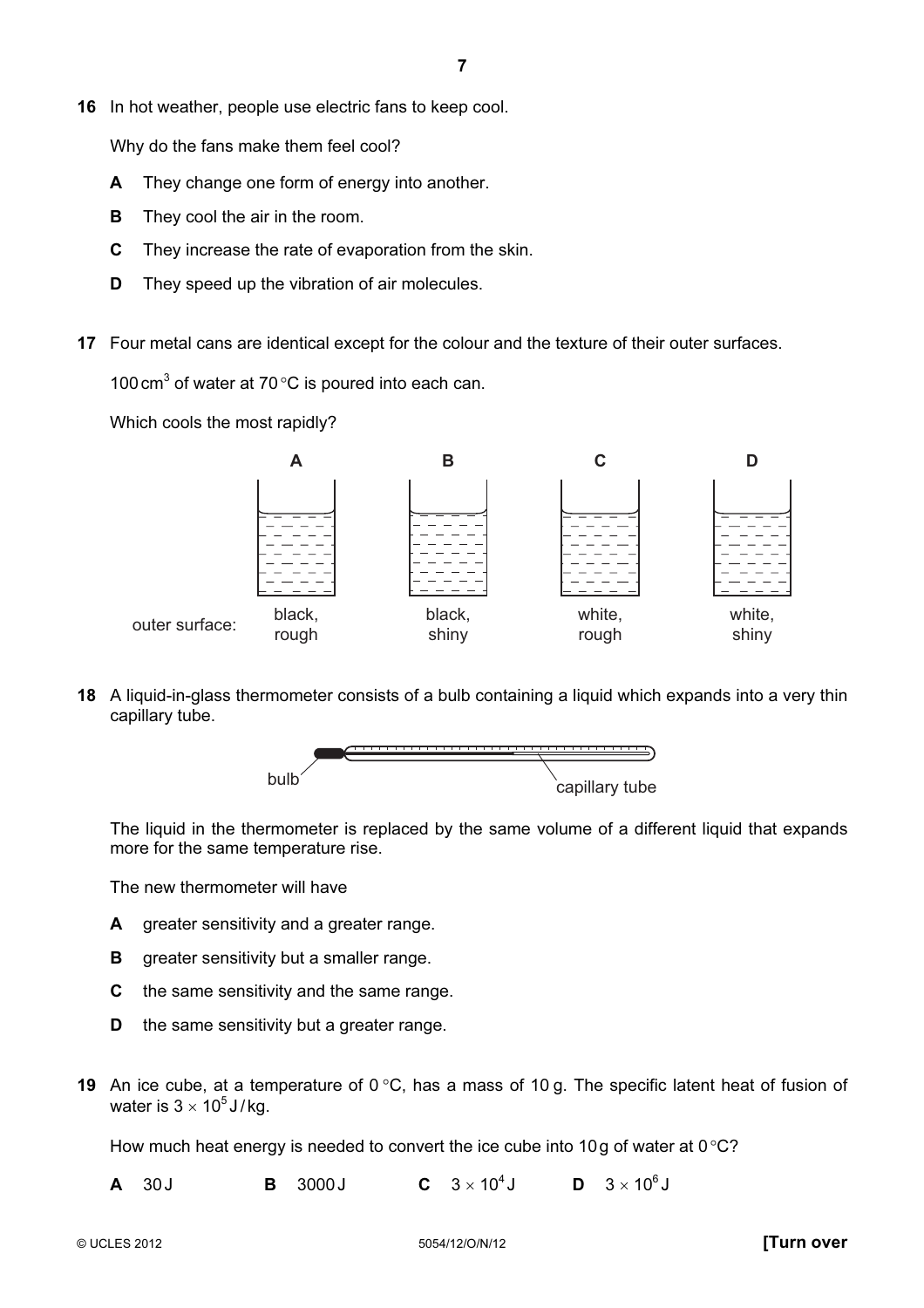20 A strip is made from two metals joined together. The diagrams show the strip at room temperature and after it has been cooled.



The change in shape occurs because

- A brass contracts more than invar.
- **B** brass expands when it cools down.
- C invar and brass contract by equal amounts.
- D invar contracts more than brass.
- 21 In a ripple tank, a vibrator produces circular wavefronts which hit a flat surface.



The reflected wavefronts are also parts of circles. Where is the centre of these circles?



- 22 An object is placed in front of a plane mirror. The image produced is
	- A real and smaller than the object.
	- **B** real and the same size as the object.
	- C virtual and smaller than the object.
	- D virtual and the same size as the object.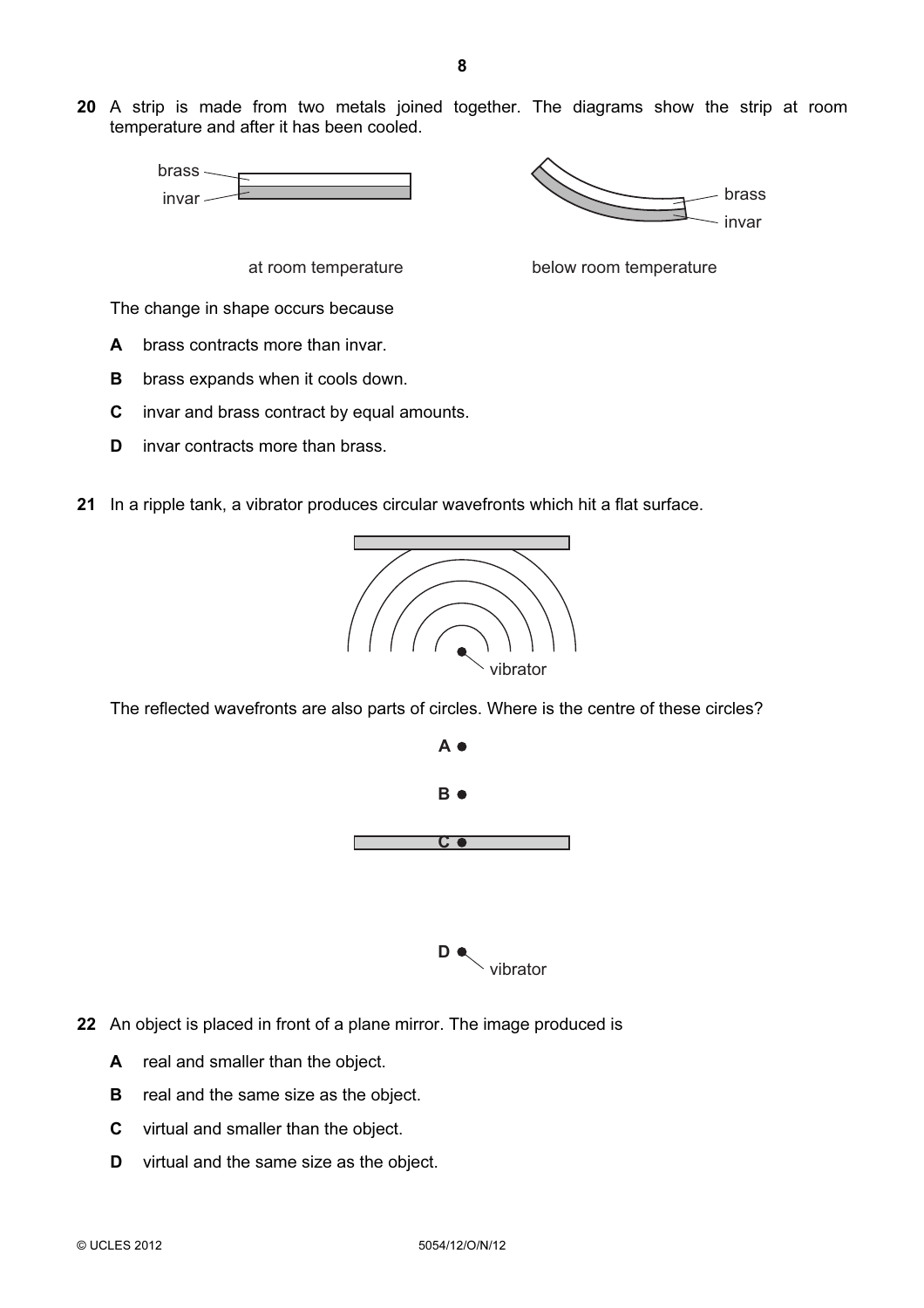23 A ray of red light enters a semi-circular glass block normal to the curved surface.

Which diagram shows the partial reflection and refraction of the ray?



24 A lens is used to produce a magnified image, as shown in the scale diagram.



- 25 Which statement about red light and blue light is correct?
	- A Red light has a higher frequency than blue light.
	- **B** Red light has a longer wavelength than blue light.
	- **C** Red light has the same speed in glass as blue light.
	- D Red light is refracted by a glass prism more than blue light.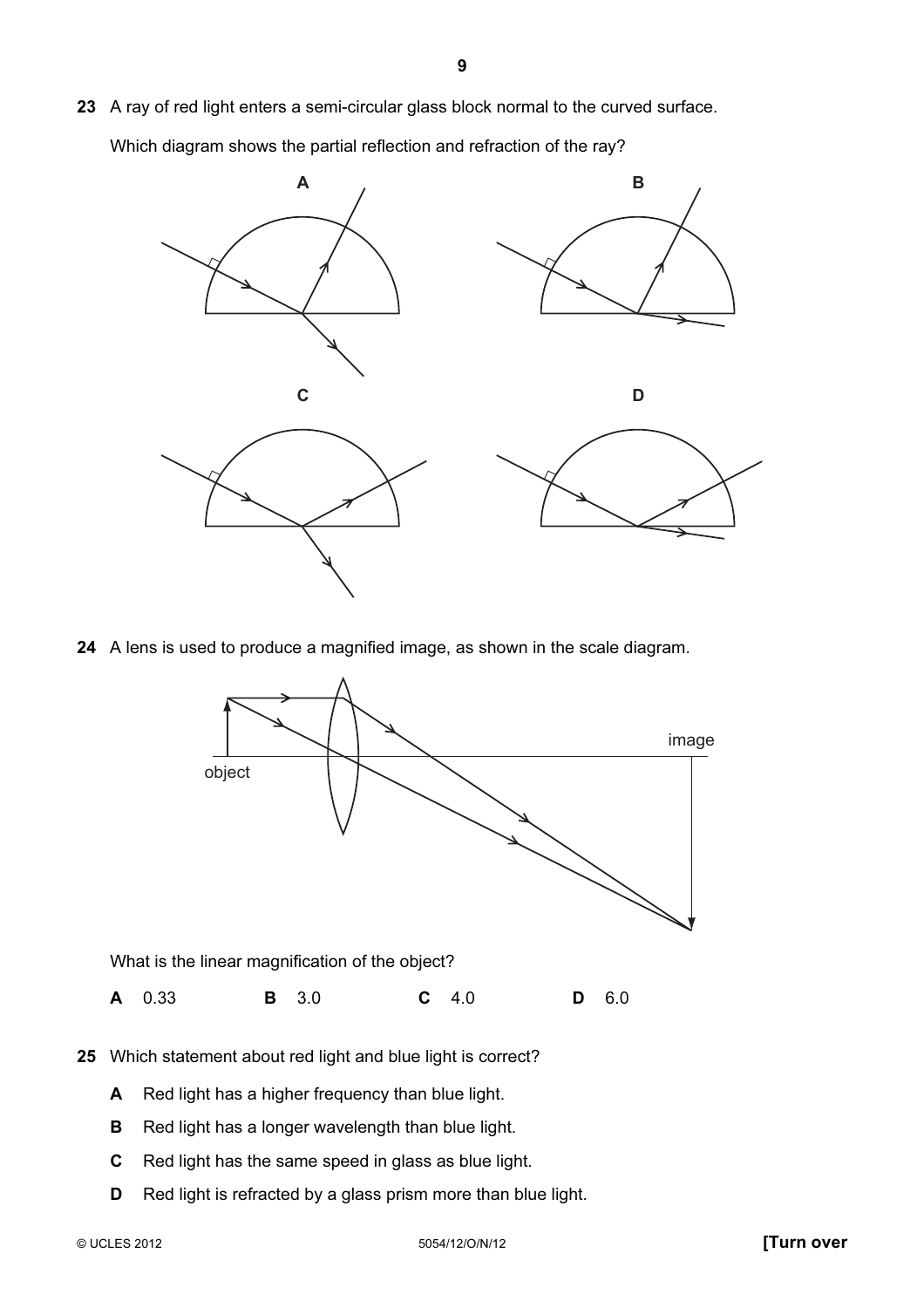26 A magnet is placed close to an iron bar.

S N X iron Y magnet

The iron bar becomes an induced magnet.

Which magnetic poles are formed at the ends X and Y of the bar?

|             | end X | end Y |
|-------------|-------|-------|
| A           | Ν     | Ν     |
| B<br>Ν      |       | S     |
| $\mathbf C$ | S     | N     |
| D           | S     | S     |

27 A small uncharged metal sphere hangs from an insulating thread.

A negatively-charged rod moves close to the sphere.



Which diagram shows the charges on the sphere and its final position?



28 A metal wire has length  $l$  and cross-sectional area  $A$ .

What is the resistance proportional to?

**A** 
$$
A+l
$$
 **B**  $\frac{A}{l}$  **C**  $\frac{l}{A}$  **D**  $l \times A$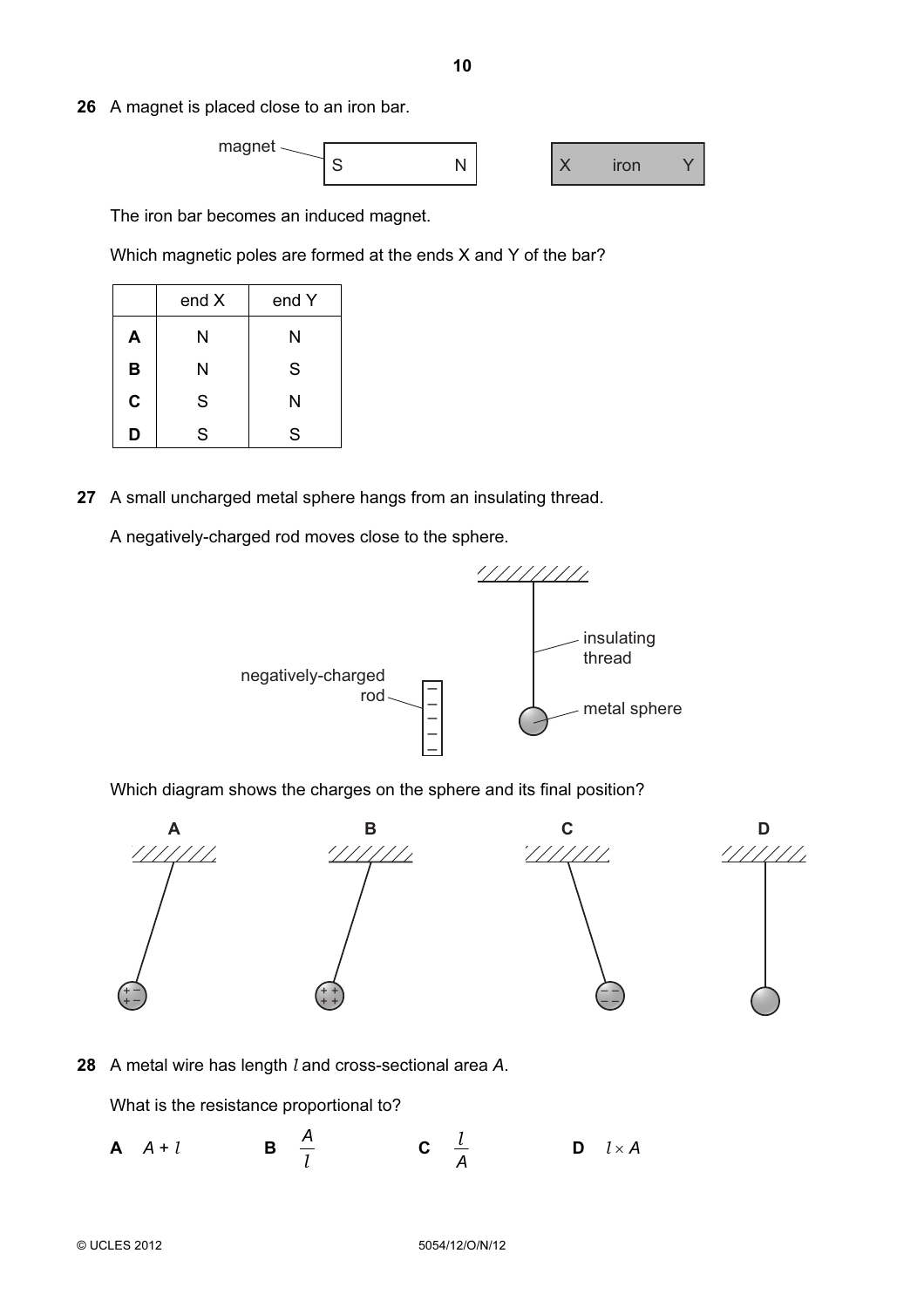29 A student joins three  $6\Omega$  resistors as shown in the diagram.



What is the total resistance between points X and Y?

**A**  $0.5\Omega$  **B**  $2\Omega$  **C**  $6\Omega$  **D**  $18\Omega$ 

30 P, Q and R are electrical symbols.



What do these symbols represent?

|   |            | Q        | к          |  |
|---|------------|----------|------------|--|
| A | fuse       | resistor | relay coil |  |
| B | relay coil | fuse     | resistor   |  |
| C | relay coil | resistor | fuse       |  |
| D | resistor   | fuse     | relay coil |  |

31 A lamp is rated at 60W on a 240V supply.

What is the current in the lamp when used normally?

A 0.25A B 4.0A C 60A D 180A

32 The cost of electricity is 16c per kWh.

What is the cost of using a 3 kW heater for 4 hours?

**A** 
$$
\frac{3\times4}{16}
$$
 **B**  $\frac{3\times16}{4}$  **C**  $4\times3\times16$  **D**  $4\times3\times60\times16$  **c**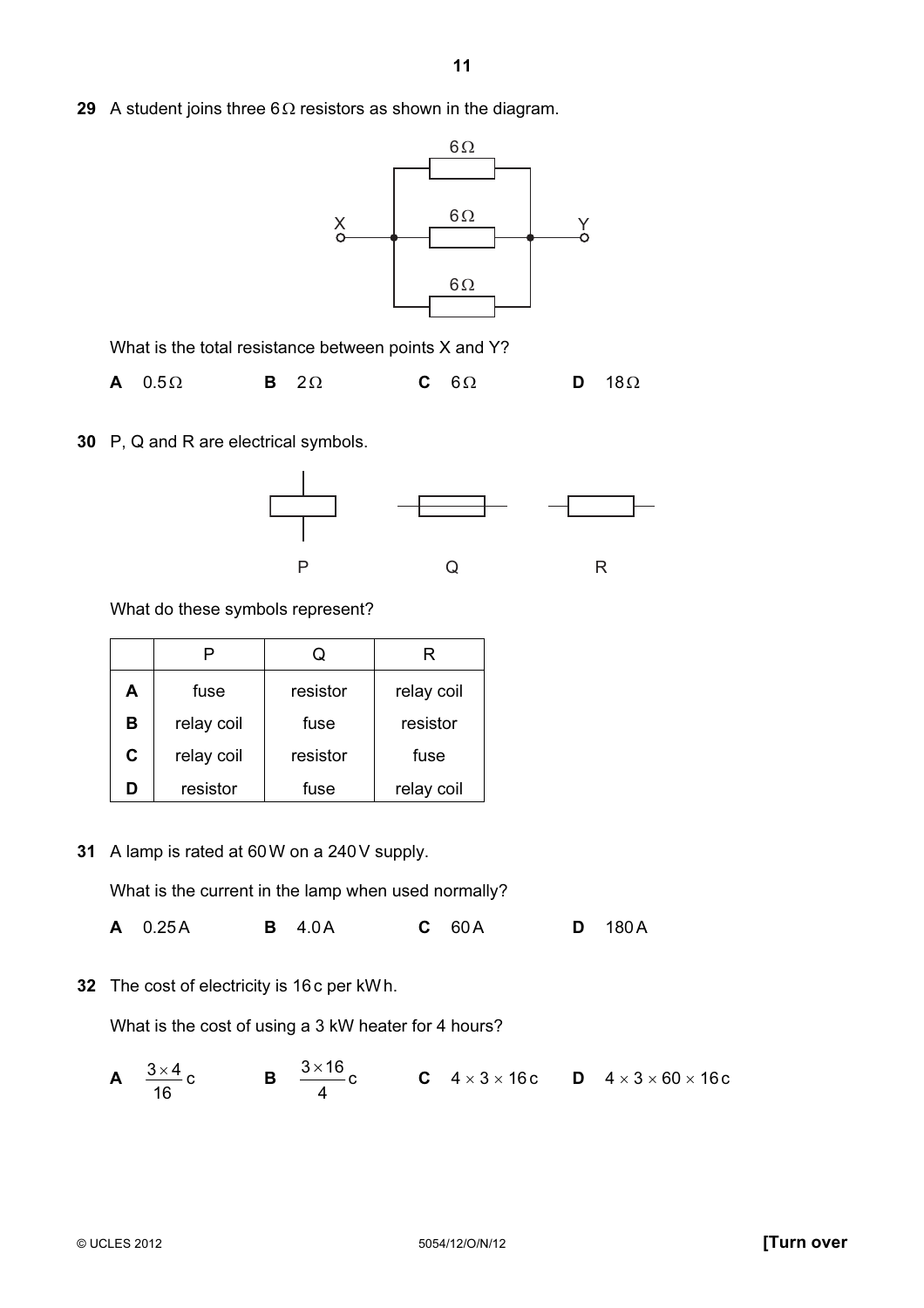33 Two parallel wires carry currents in opposite directions. Three plotting compasses are placed in the positions shown.



The currents in both wires are reversed. How many compass needles change direction? (Ignore the effect of the Earth's magnetic field.)

**A** 0 **B** 1 **C** 2 **D** 3

34 Which single-coil motor has the largest turning effect?

|   | current in coil/A | number of turns<br>in coil | iron core |
|---|-------------------|----------------------------|-----------|
|   | 6                 | 100                        | no        |
| в | 10                | 200                        | no        |
| C | 6                 | 100                        | yes       |
|   | 10                | 200                        | yes       |

35 A magnet is moved towards a coil of insulated wire. A voltmeter connected across the coil shows a positive reading.

What produces a higher reading on the voltmeter?

- A moving the magnet away from the coil at the same speed
- **B** moving the magnet away from the coil at a slower speed
- C moving the magnet towards the coil at a faster speed
- **D** moving the magnet towards the coil at a slower speed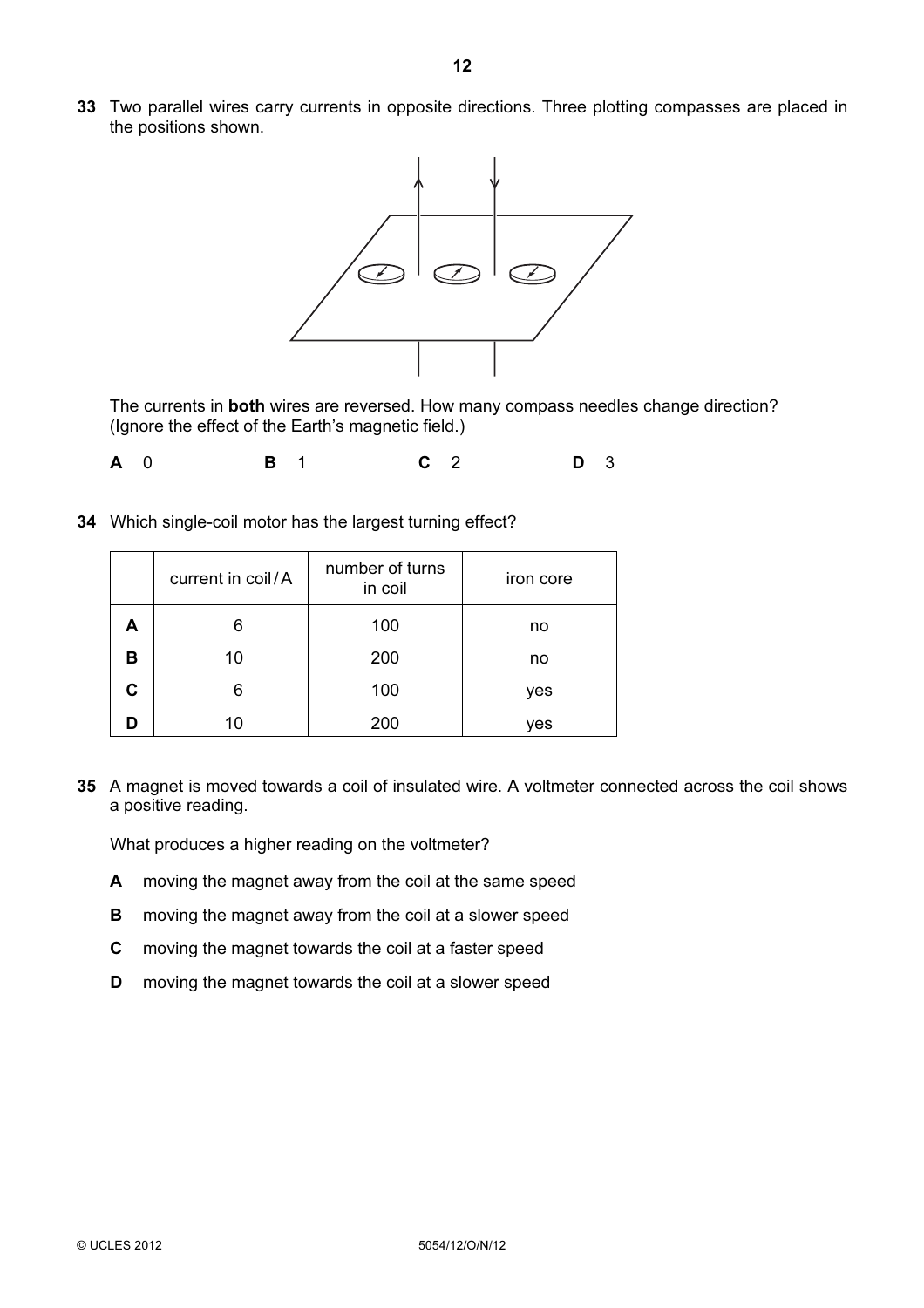36 The diagram shows the output of an a.c. generator as displayed on a cathode-ray oscilloscope. The horizontal scale is 5ms / cm.



What is the time for one complete rotation of the coil of the generator?

**A** 5ms **B** 10ms **C** 20ms **D** 30ms

37 The trace of a waveform is seen on the screen of a cathode-ray oscilloscope.



Which statement about the controls is correct?

- A The amplitude of the trace is changed by adjusting the time-base.
- **B** The amplitude of the trace is changed by adjusting the vertical gain.
- C The whole trace is moved to the right by adjusting the time-base.
- D The whole trace is moved upwards by adjusting the vertical gain.
- 38 How many protons are in the nucleus of an atom of radium,  $^{226}_{88}$ Ra?

| A 88 |  |  | <b>B</b> 138 |  | $C$ 226 |  | <b>D</b> 314 |
|------|--|--|--------------|--|---------|--|--------------|
|------|--|--|--------------|--|---------|--|--------------|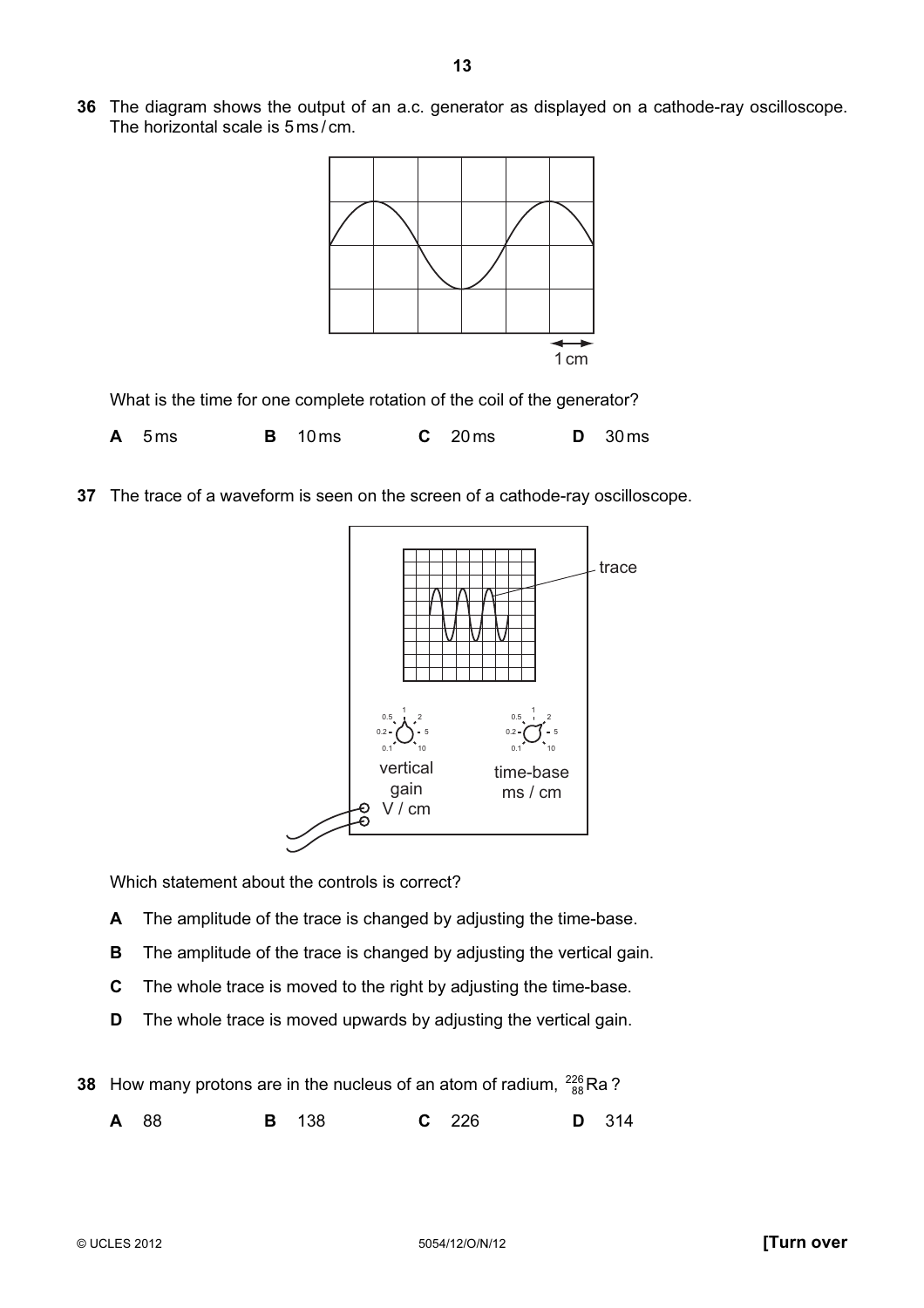39 The diagram shows the radioactive emissions that pass through a piece of plastic and a piece of metal of the same thickness.



Which types of radioactive emission can distinguish between the plastic and the metal?

- A alpha, beta and gamma
- **B** alpha only
- C beta only
- D gamma only
- 40 The background count rate in a laboratory is 10 counts / min.

The measured count rate from a radioactive source is 410 counts/min, which includes the background.

The half-life of the source is 5 days.

What is the measured count rate after 15 days?

- A 10 counts /min
- **B** 50 counts/min
- C 60 counts /min
- D 110 counts/min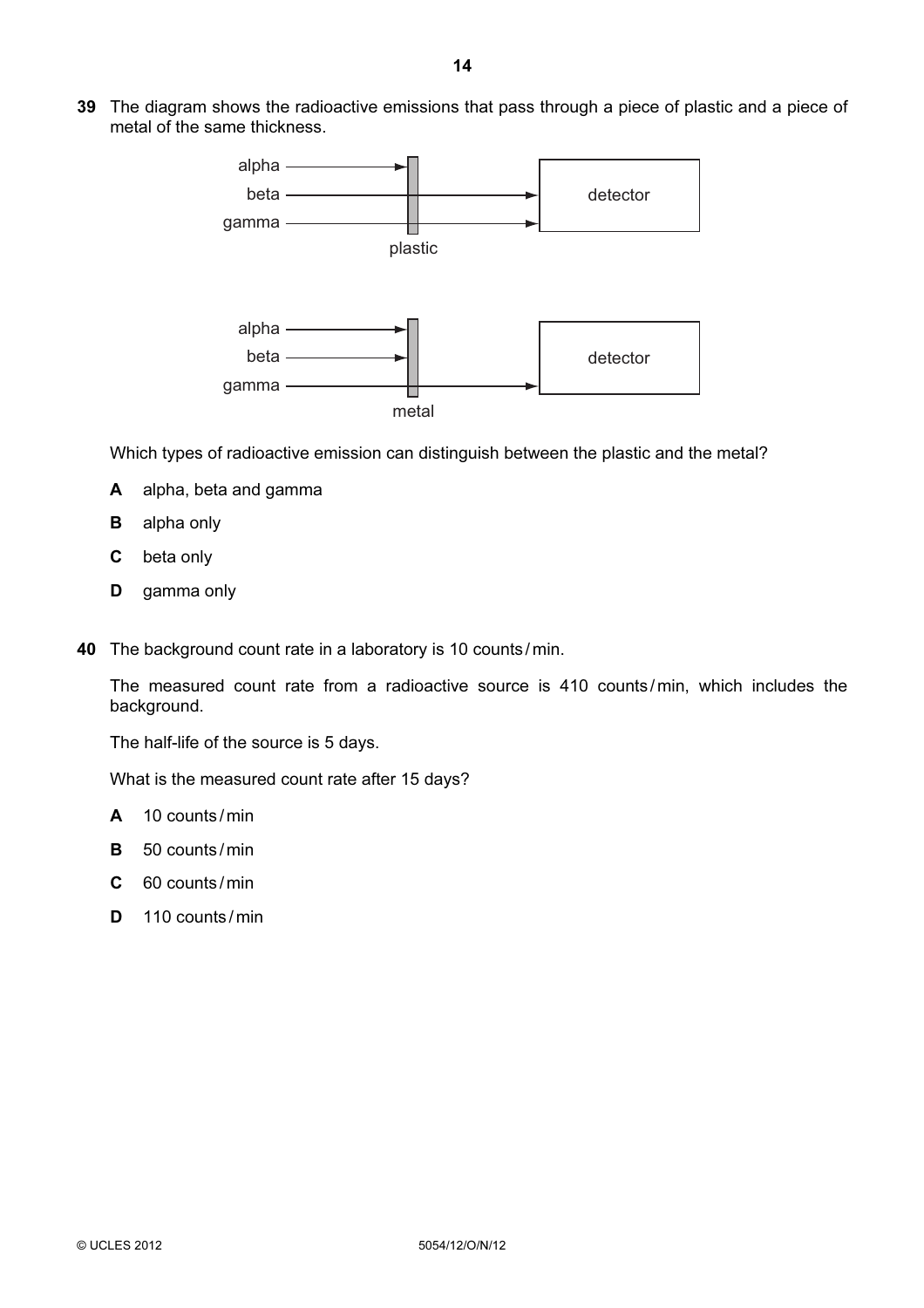# BLANK PAGE